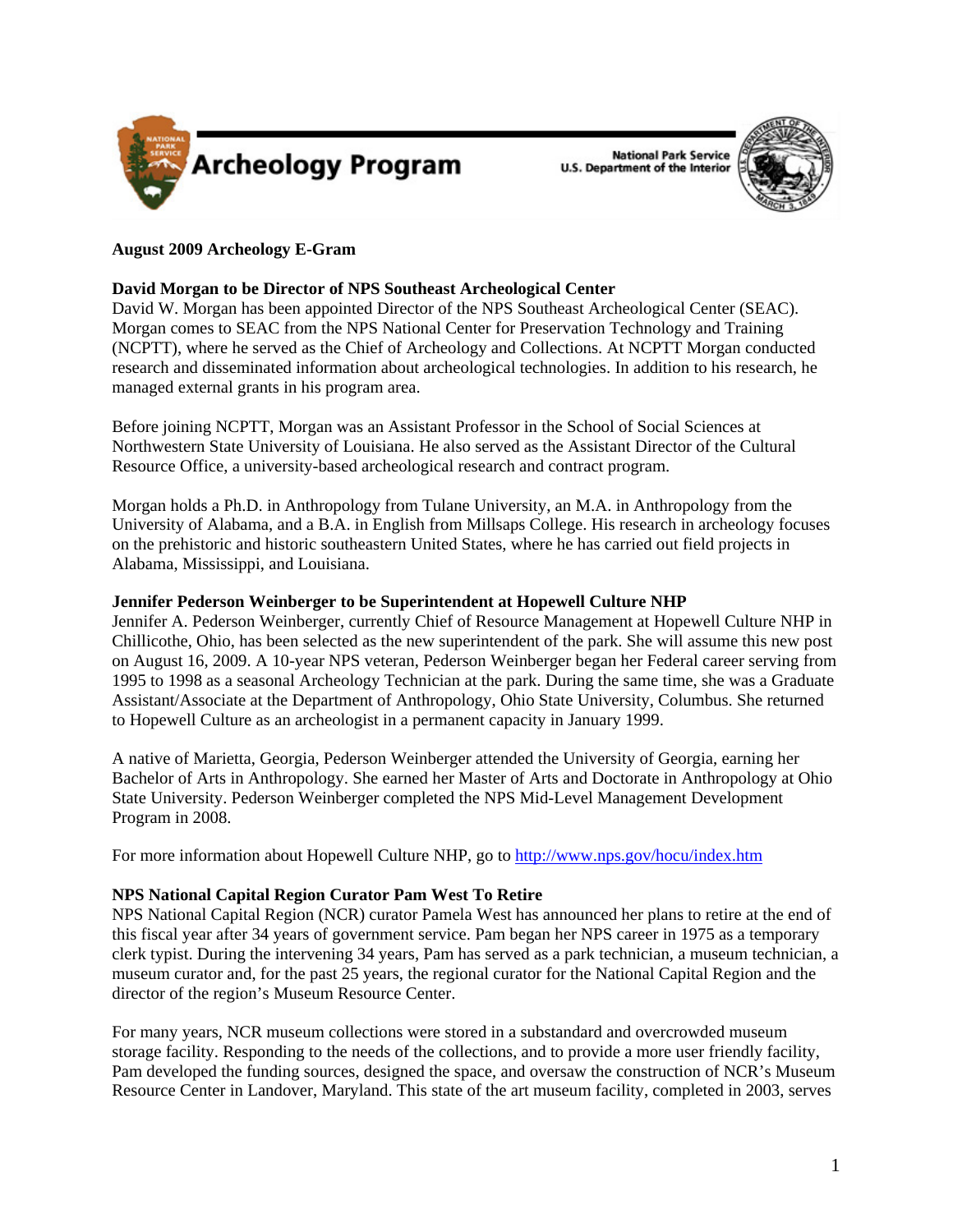as the central curatorial facility for NCR. The facility currently houses 5 million objects including 2 million archeological specimens, archival records, thousands of pieces of furniture associated with various historic homes that the region administers, and tens of thousands of objects left at the Vietnam Veterans Memorial. The facility also provides museum care for the Department of the Interior museum collection.

In September 2003, Hurricane Isabel slammed into the east coast of the U.S., wreaking havoc and destruction on NPS units from Florida to Pennsylvania. One of the hardest hit parks was Jamestown NHS, where the park visitor center and all its collections were inundated by the storm surge. At the request of colleagues from Northeast Region, Pam helped lead a team of museum professionals in the successful recovery of millions of archeological specimens and records. As a result of the lessons learned at Jamestown, Pam conceived the concept, pulled together the funding, selected a multi-disciplinary team of professionals, and trained the team in incident command procedures to create the very first Museum Emergency Response Team (MERT) in the U.S. This team now serves as "first responders" to be rapidly deployed to NPS emergencies to rescue and restore museum collections and to assess damage to other cultural and natural resources following a manmade or natural disaster. This model has now been incorporated as a permanent part of the NPS incident command structure and is recognized by FEMA.

From its dedication in 1982, the Vietnam Veterans Memorial ("the Wall") has been a site of healing and remembrance for millions of Americans affected by the Vietnam War and other American conflicts. When visitors began to leave objects for fallen relatives or loved ones at the Wall as forms of remembrance and healing, Pam had the vision and foresight to see the significance of those objects and created the Vietnam Veterans Memorial Collection. This ever-growing collection now encompasses over 100,000 objects, is international in scope, and the subject of numerous press articles, books, college papers, dissertations and television specials.

Her NPS friends and colleagues will miss her and wish her all the best in her retirement.

### **Salinas Pueblo Celebrates National Monument Centennial**

Salinas Pueblo Missions NM, originally established as Gran Quivira NM, in New Mexico, will turn 100 years old on November 1. President Taft established Gran Quivira National Monument to preserve "one of the largest and most important of the early Spanish church ruins" as well as "numerous Indian pueblo ruins in its vicinity" (Proc. No. 882). Archaeological evidence indicates that by 1300 AD pueblo-building people had settled the area, establishing communities of distinct pueblo masonry architecture. In 1598, while exploring the territory he had claimed for Spain, Don Juan de Oñate arrived at the Indian Pueblo he named Las Humanas.

Around 1626 Las Humanas was designated as a *visita* of San Grégorio de Abó mission. By 1629 Las Humanas had its own resident priest, Fray Francisco de Letrado who, in 1631, began construction on a new church and convento. Although Letrado was transferred before the new church was finished, his successor, Fray Francisco de Acevedo, supervised the completion of a small church that was dedicated to San Isidro in 1629. A second and larger church was begun by Fray Diego de Santandér upon his arrival at Las Humanas after 1659.

By 1660, Humano inhabitants found themselves in the grip of drought and famine without government aid, surviving only on food brought into the Salinas Basin from other missions. Persistant drought plagued the area, eventually leading to the starvation deaths in 1668 of over 450 Humano Indians. A mass grave of more than 450 individuals in the cemetery at Gran Quivira illustrates the ravages of disease and famine on the native population during the late 17th century. In September 1670, Apaches raided Las Humanas and destroyed the mission and pueblo, leaving 11 dead and taking 30 inhabitants as captives. By 1672 the site was abandoned.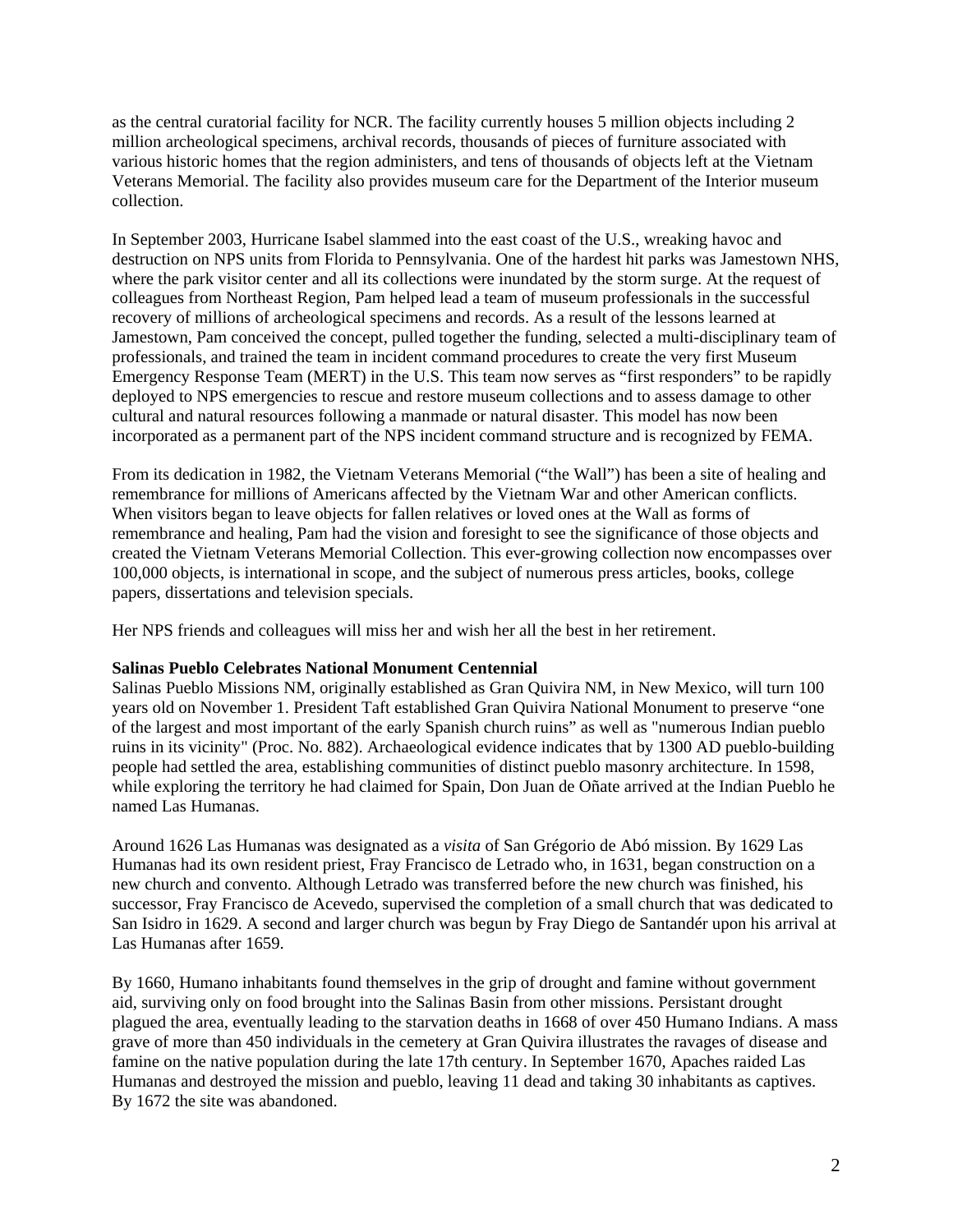Today, Gran Quivira is part of the Salinas Pueblo Missions NM, which includes 1071 acres. Almost 50,000 visitors come each year to walk through the ruins of Gran Quivira via an interpretive trail. A series of archeological excavations and stabilization efforts have cleared away fallen debris to reveal the walls of the Spanish church of San Buenaventura, the unfinished church, and the convento, as well as the mounded ruins of the Indian village.

In celebration of this anniversary, special events are occurring in each month this year. Events held to date include a two-month-long Friday night lecture series, two weeks of special Junior Ranger programs, Native American dancing and drumming programs, pottery-making, flint knapping, special rock art tours, a youth mariachi concert and flamenco dancing.

On November 1, the park will host an alumni reunion. If you have ever worked at Salinas Pueblo Missions and would like to attend the reunion, please contact Norma Pineda at (505) 847-2585 ext. 21.

Other upcoming events, all free of charge, include:

- September 5 (time TBA) Fiesta mass and fiesta at Abó ruins
- September 19, 7 p.m. A costumed living history program of Major James Carlton returning to Manzano after 155 years, featuring park guide Craig Morgan, at Gran Quivira.
- October 3 A costumed living history program entitled "An Evening with the Historic Characters" of Salinas Pueblo Missions," presenting four of the major players in the drama of the establishment of Gran Quivira NM, to be held at Gran Quivira.
- October 16 (time TBA) A star party featuring the Lake County Astronomical Society from Illinois at Gran Quivira.
- November 1 Alumni reunion (time, location and activities TBA)
- December (dates TBA) An ornament decorating contest for Mountainair students and evening luminaria (farolito) tours of the ruins.

# **Two Men Caught Digging For Artifacts In Gettysburg NMP**

On August 18, a park maintenance employee notified rangers that two men had been seen metal detecting behind the McLean House in the northwest corner of Gettysburg NMP. The employee provided a good description of the men's clothing. Rangers John Sherman and Steve Wukovitz went to the location. Wukovitz saw a lone man in the woods, on his knees and in the process of digging. Wukovitz and Sherman made contact with him but could not find the second man. The apprehended man called the other man on his cell phone and had him walk out of the woods. A search of the area found 11 holes dug on park property. The rangers seized two metal detectors and a small amount of relics from both men. An ARPA investigation is ongoing.

### **NPS Archeology Program (WASO) Seeks Two Archeologists**

The Archeology Program of Cultural Resource Associateship at the NPS is seeking two archeologists to provide leadership, coordination and technical assistance as part of the national office program. This work involves archeological sites, collections, records, data and reports. The successful candidate will be responsible for developing policies, guidance, and programmatic and technical documents.

For more information, contact Francis P. McManamon, 202-354-2123.

## To apply, go to USAjobs at

http://jobview.usajobs.gov/GetJob.aspx?JobID=82726888&JobTitle=Archeologist&q=NPS&sort=rv%2cdtex&jbf522=0193&vw=d&re=134&FedEmp=N&FedPub=Y&caller=agency.aspx&AVSDM=2009-08- 19+14%3a11%3a00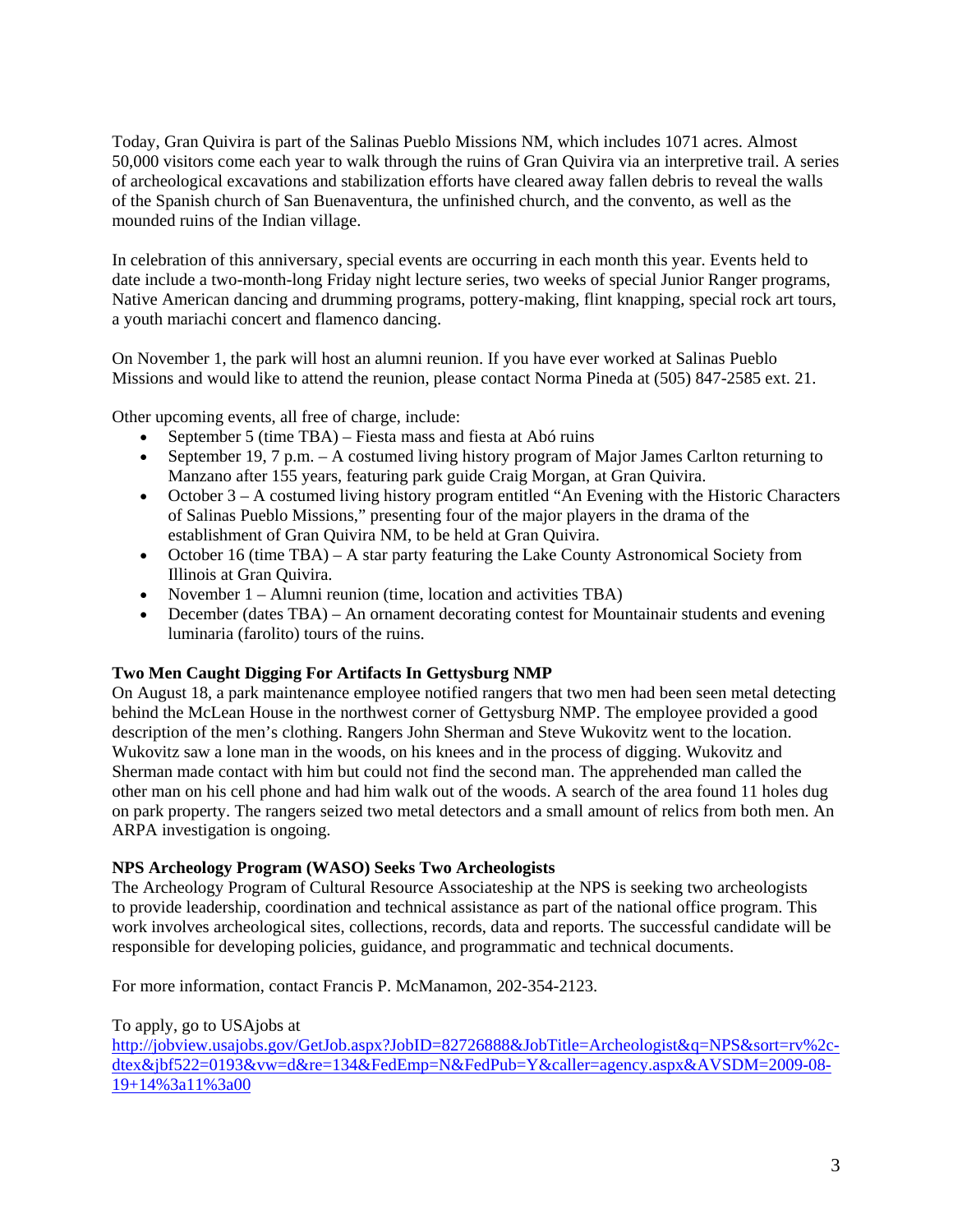## **Albright Wirth Grant Applications Available**

Applications are now being accepted for the 2010 Albright-Wirth grant program. The program awards grants to NPS employees (individuals and groups of three or more) to advance career goals. Supervisory approval is required. Applicants are advised to review application background information, accessible via http://mylearning.nps.gov/awgrant . Applicants are encouraged to think outside the box and use their creativity, resourcefulness, and innovation to make career-enhancing dreams a reality. The AWG program has awarded grants to NPS employees to:

- Learn a new trade
- Publish a research paper
- Detail/shadow an individual/or be mentored
- Pursue college degrees
- Expand partnerships
- Change career paths
- Pursue self-improvement
- Build websites
- Support a detail
- Conduct research
- Develop leadership skills

The Albright-Wirth grant application form is accessible at http://mylearning.nps.gov/awgrant. Applications must be submitted by October 1. Proposals are limited to 2000 characters per question category and funding can be used up to the end of FY 2010.

For more information, contact Albright-Wirth grant administrator Lonnie Lowe (202-354-1487), nps helplms@nps.gov.

# **NPS and BLM Offer Archeology Interpretation Training**

Mesa Verde NP and Canyons of the Ancients NM, BLM, will offer *Effective Interpretation of Archeological and Cultural Heritage Resources* on October 19-23, 2009 (September 21 nominations deadline). This 5-day workshop will enhance interdisciplinary communication skills for using a team approach to develop and produce effective public interpretation and education programs and products. Interpreters and educators will gain knowledge of archeological and cultural heritage for developing presentations and media about cultural heritage resources. Cultural resource specialists and archeologists will gain knowledge and skills in interpretation for developing interpretive presentations and media about cultural resources. Each group will gain knowledge and skills through increased dialogue and interactions between cultural resource specialists and interpreters for joint development of effective interpretation of cultural heritage. With multi-agency instructors and students, the program augments the missions of federal agencies to provide interagency technical assistance and information exchange. Target audiences for training are interpreters, education specialists, cultural resource specialists, archeologists, museum specialists, and resource managers. The tuition is \$200.

For further information, nomination forms, and agenda updates, see class web page at http://www.nps.gov/history/seac/course-of-study/MEVE-440workshop09\_web/ For more information contact John Jameson (NPS) at (850) 580-3011 ext. 243, Rosemarie Salazar (NPS) at (970) 529-4629 or Megg Heath (BLM) (970) 882-6855.

### **History Program Posts Archeology Reports**

Four NPS archeology reports have been added to the NPS History Program web site.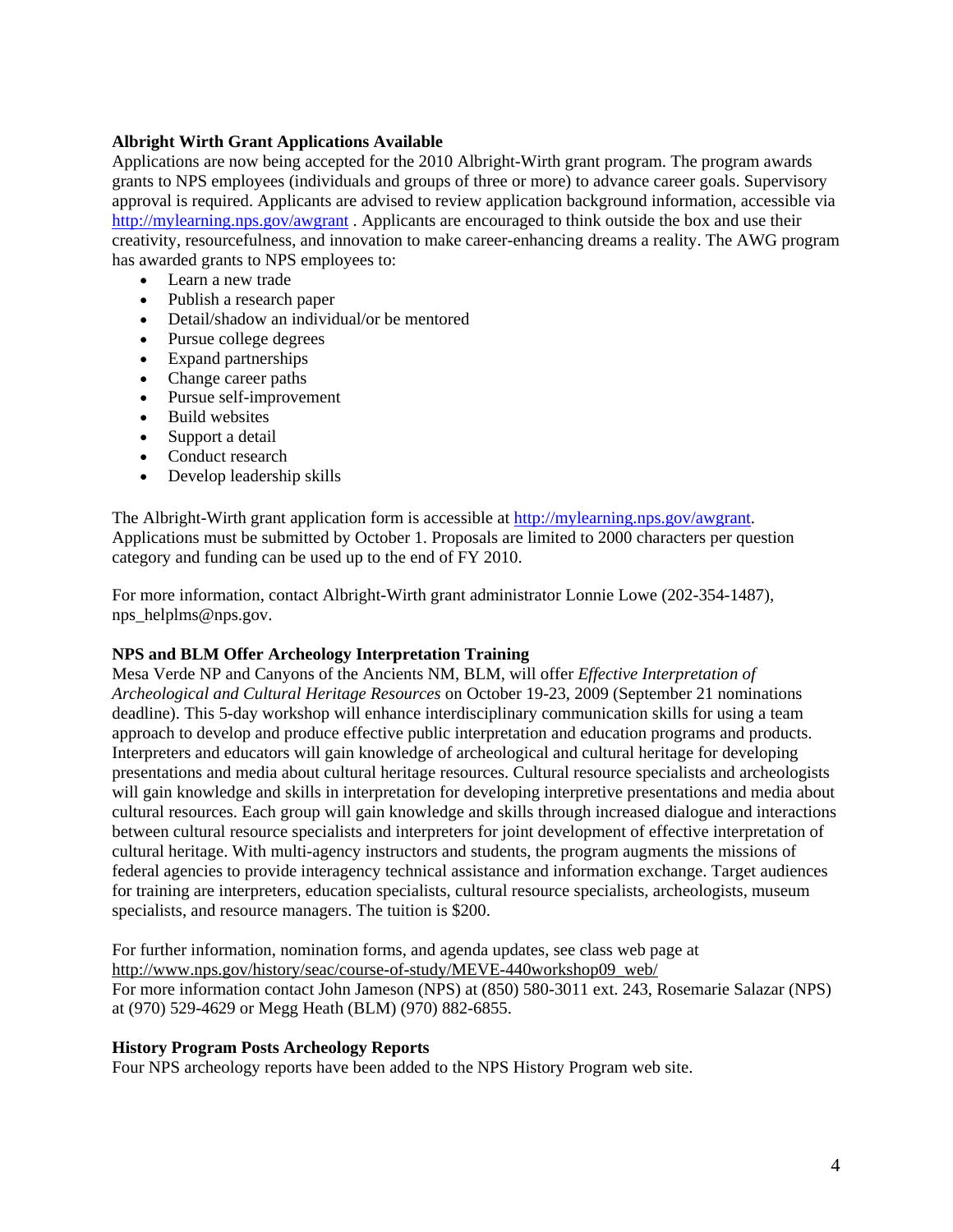Wine, Yaman and Stone, the Archeology of a Russian Hospital Trash Pit, Sitka National Historical Park (pdf) (1986). http://www.nps.gov/history/history/online\_books/sitk/russian\_hospital.pdf The Boca Chica Channel Wreck: An Assessment $\langle a \rangle$  (pdf) (2003) http://www.nps.gov/history/history/online\_books/maritime/boca.pdf

Fort Sumter National Monument Submerged Cultural Resources Survey (pdf) (1998) http://www.nps.gov/history/history/online\_books/maritime/fosu\_scr\_survey.pdf

Point Reyes Submerged Cultural Resources Survey, Phase 1 Reconnaissance, Sessions 1 and 2 (pdf) (1982)

http://www.nps.gov/history/history/online\_books/maritime/pore1\_2.pdf

Visit the NPS History Program website to find more archeology reports, at http://www.nps.gov/history/

# **National Register Highlights Archeology During August**

The National Register of Historic Places has developed a new web page devoted to archeology. The aim with this feature is to promote understanding of this significant resource type in the National Register, encourage readers to think more about archeology and its significance, and introduce the ways that the Register and other National Park Service programs preserve these exceptional resources.

Five thumbnail sketches represent some different types of archeological listings in the National Register. The brief descriptions illustrates why each site is worthy of preservation and listing, and how it exemplifies the many important contributions of archeology to our collective past. The highlighted sites are the Greenfield Man Mound, Sauk, Wisconsin, originally discovered in 1859, and now part of a Wisconsin State Park; the *Portland, Massachusetts* shipwreck, discovered in 1989 in deep water off the coast of Rhode Island; Camp Nelson, Kentucky, significant at a national level as a Civil War site for the many critical functions it provided for the Union war effort and for the role it played in the freedom of Kentucky's enslaved population; a Native American Canoe site, Florida, with over 200 examples of Native American canoes; and a tenant farm in Connecticut, dating to the late  $19<sup>th</sup>$  – early  $20<sup>th</sup>$  century. To read the site descriptions, go to http://www.nps.gov/history/NR/feature/archeology/index.htm

### **Projects in Parks: The French Along the Northeast Coast—1604-1607**

From 1604 to 1607, a French expedition explored the southeastern Canadian and New England coasts, ranging as far south as Cape Cod. The Frenchmen encountered many Native people throughout the region. Some of the interactions were peaceful, others were violent. The first winter base for this expedition is now within the boundary of Saint Croix Island IHS, a unit of the National Park system. One of the Native American settlements to be visited is located within the present boundaries of Cape Cod National Seashore. Archeological data, written accounts, drawings, and maps from the French reports of the exploration provide a wealth of information about the Native people, their ways of life, and their settlements. The nature of the interactions between Europeans and Native Americans at contact established patterns that were to continue throughout the colonial era in New England.

*Archeology E-Gram*, distributed via e-mail on a regular basis, includes announcements about news, new publications, training opportunities, national and regional meetings, and other important goings-on related to public archeology in the National Park Service and other public agencies. Recipients are encouraged to forward *Archeology E-Grams* to colleagues and relevant mailing lists. The *Archeology E-Gram* is available on the *News and Links* page www.nps.gov/archeology/public/news.htm on the Archeology Program web site.

*Projects in Parks* is a feature of the *Archeology E-Gram* that informs others about archeology-related projects in national parks. Prospective authors should review information about submitting photographs on the *Projects in Parks* web page on InsideNPS. The full reports are available on the *Projects in Parks* web page inside.nps.gov/waso/custommenu.cfm?lv=3&prg=279&id=3670 on InsideNPS or through individual issues of the *Archeology E-Gram* on the on the *News and Links* page http://www.nps.gov/archeology/public/news.htm on the Archeology Program web site.